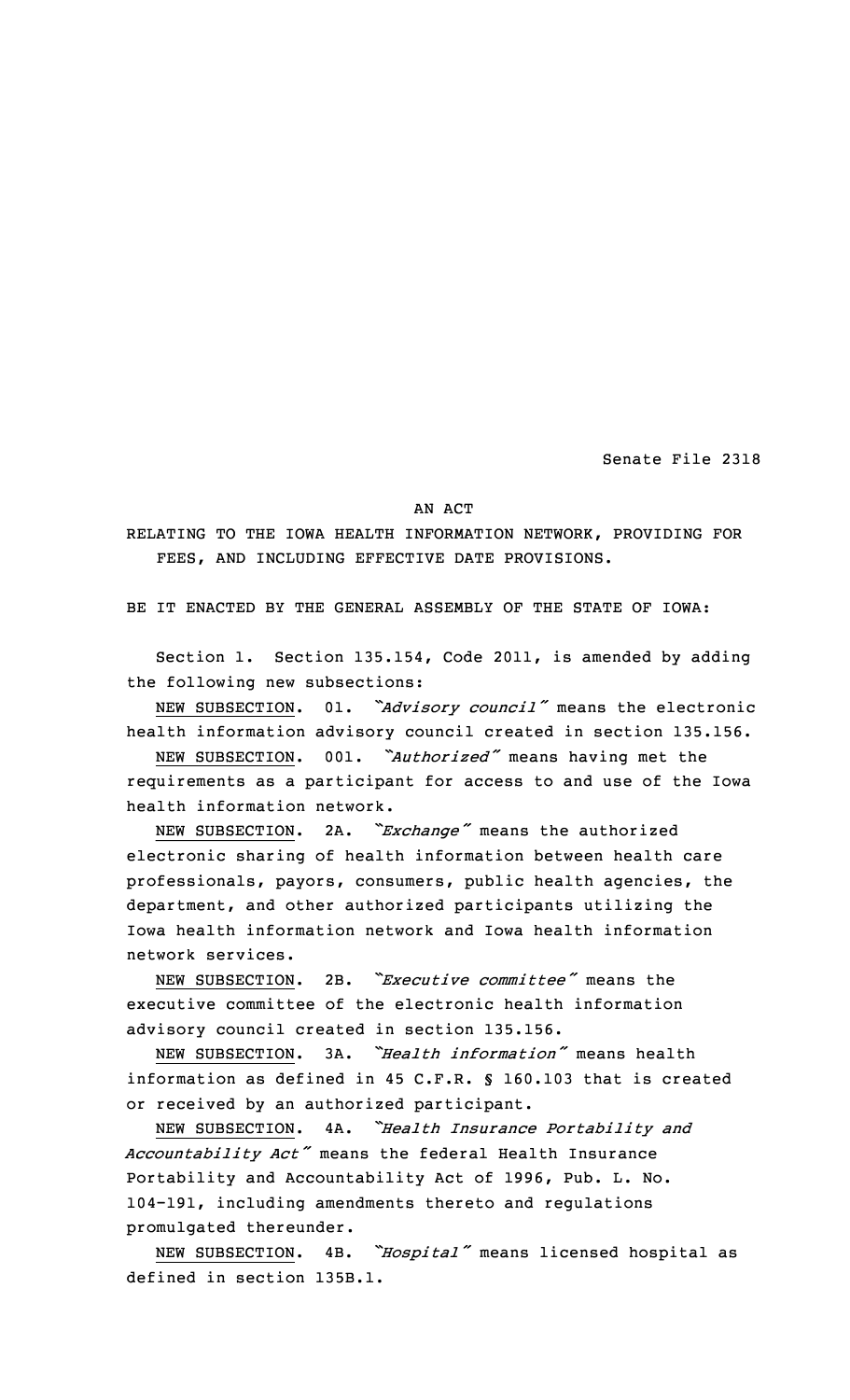NEW SUBSECTION. 4C. *"Individually identifiable health information"* means individually identifiable health information as defined in 45 C.F.R. § 160.103 that is created or received by an authorized participant.

NEW SUBSECTION. 5A. *"Iowa health information network"* or *"network"* means the statewide health information technology network created in this division.

NEW SUBSECTION. 5B. *"Iowa Medicaid enterprise"* means the Iowa Medicaid enterprise as defined in section 249J.3.

NEW SUBSECTION. 5C. *"Participant"* means an authorized health care professional, payor, patient, health care organization, public health agency, or the department that has agreed to authorize, submit, access, or disclose health information through the Iowa health information network in accordance with this chapter and all applicable laws, rules, agreements, policies, and standards.

NEW SUBSECTION. 5D. *"Patient"* means <sup>a</sup> person who has received or is receiving health services from <sup>a</sup> health care professional.

NEW SUBSECTION. 5E. *"Payor"* means <sup>a</sup> person who makes payments for health services, including but not limited to an insurance company, self-insured employer, government program, individual, or other purchaser that makes such payments.

NEW SUBSECTION. 5F. *"Protected health information"* means protected health information as defined in 45 C.F.R. § 160.103 that is created or received by an authorized participant.

NEW SUBSECTION. 5G. *"Public health agency"* means an entity that is governed by or contractually responsible to <sup>a</sup> local board of health or the department to provide services focused on the health status of population groups and their environments.

NEW SUBSECTION. 5H. *"Purchaser"* means any individual, employer, or organization that purchases health insurance or services and includes intermediaries.

Sec. 2. Section 135.155, subsection 2, unnumbered paragraph 1, Code 2011, is amended to read as follows:

To be effective, the Iowa health information technology system network shall comply with all of the following principles:

Sec. 3. Section 135.155, subsection 3, Code 2011, is amended to read as follows:

Widespread adoption of health information technology is critical to a successful Iowa health information technology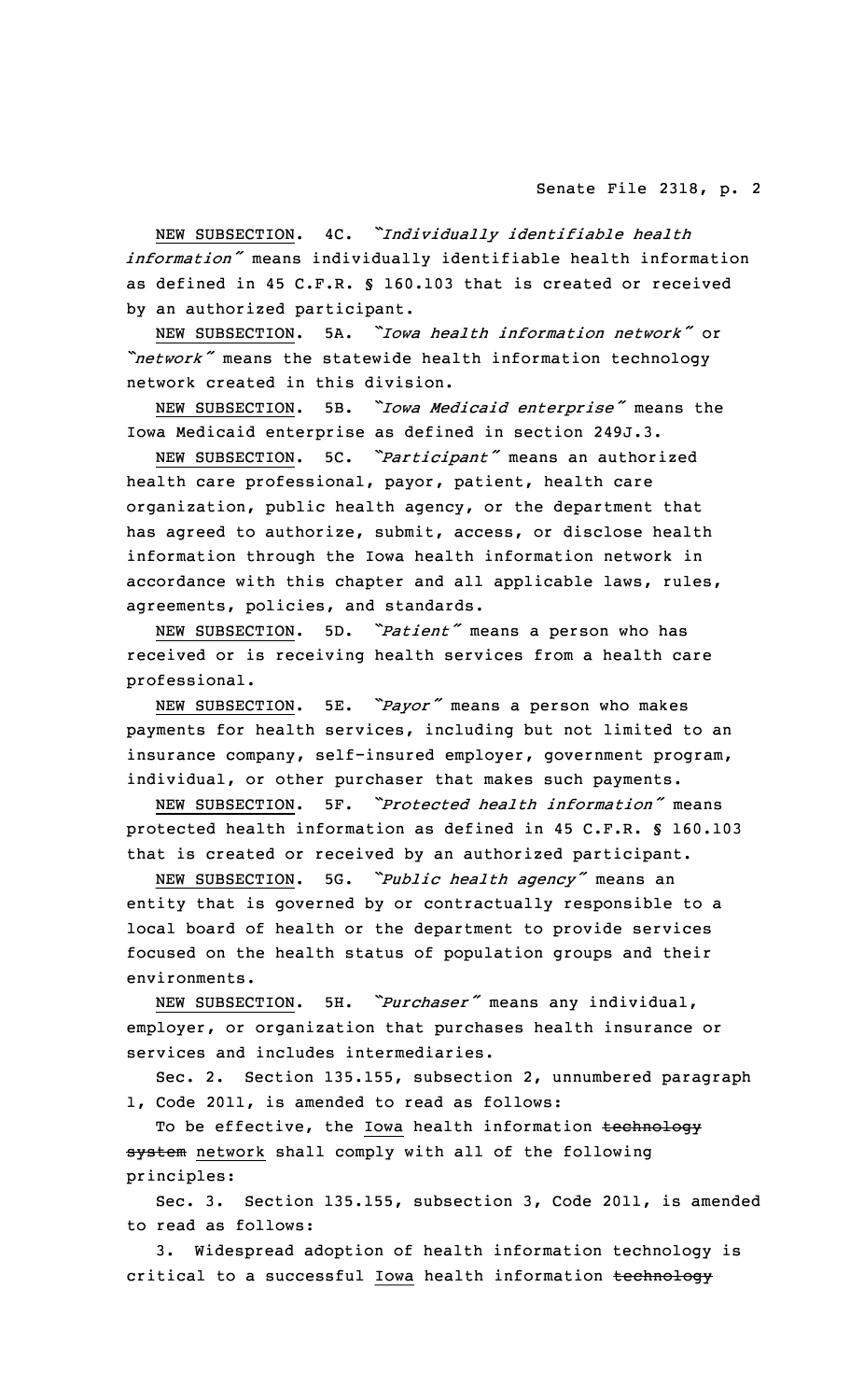system network and is best achieved when all of the following occur:

*a.* The market provides <sup>a</sup> variety of certified products from which to choose in order to best fit the needs of the user.

*b.* The system network provides incentives for health care professionals to utilize the health information technology and provides rewards for any improvement in quality and efficiency resulting from such utilization.

*c.* The system network provides protocols to address critical problems.

*d.* The system network is financed by all who benefit from the improved quality, efficiency, savings, and other benefits that result from use of health information technology.

Sec. 4. NEW SECTION. **135.155A Findings and intent —— Iowa health information network.**

1. The general assembly finds all of the following:

*a.* Technology used to support health care-related functions is known as health information technology. Health information technology provides <sup>a</sup> mechanism to transform the delivery of health and medical care in Iowa and across the nation.

*b.* A health information network involves the secure electronic sharing of health information across the boundaries of individual practice and institutional health settings and with consumers. Broad use of health information technology and <sup>a</sup> health information network should improve health care quality and the overall health of the population, increase efficiencies in administrative health care, reduce unnecessary health care costs, and help prevent medical errors.

2. It is the intent of the general assembly that Iowa establish <sup>a</sup> statewide health information technology network. The Iowa health information network shall not constitute <sup>a</sup> health benefit network or <sup>a</sup> health insurance network. Nothing in this division shall be interpreted to impede or preclude the formation and operation of regional, population-specific, or local health information networks or their participation in the Iowa health information network.

Sec. 5. Section 135.156, subsection 1, paragraphs <sup>a</sup> and b, Code Supplement 2011, are amended to read as follows:

*a.* The department shall direct <sup>a</sup> public and private collaborative effort to promote the adoption and use of health information technology in this state in order to improve health care quality, increase patient safety, reduce health care costs, enhance public health, and empower individuals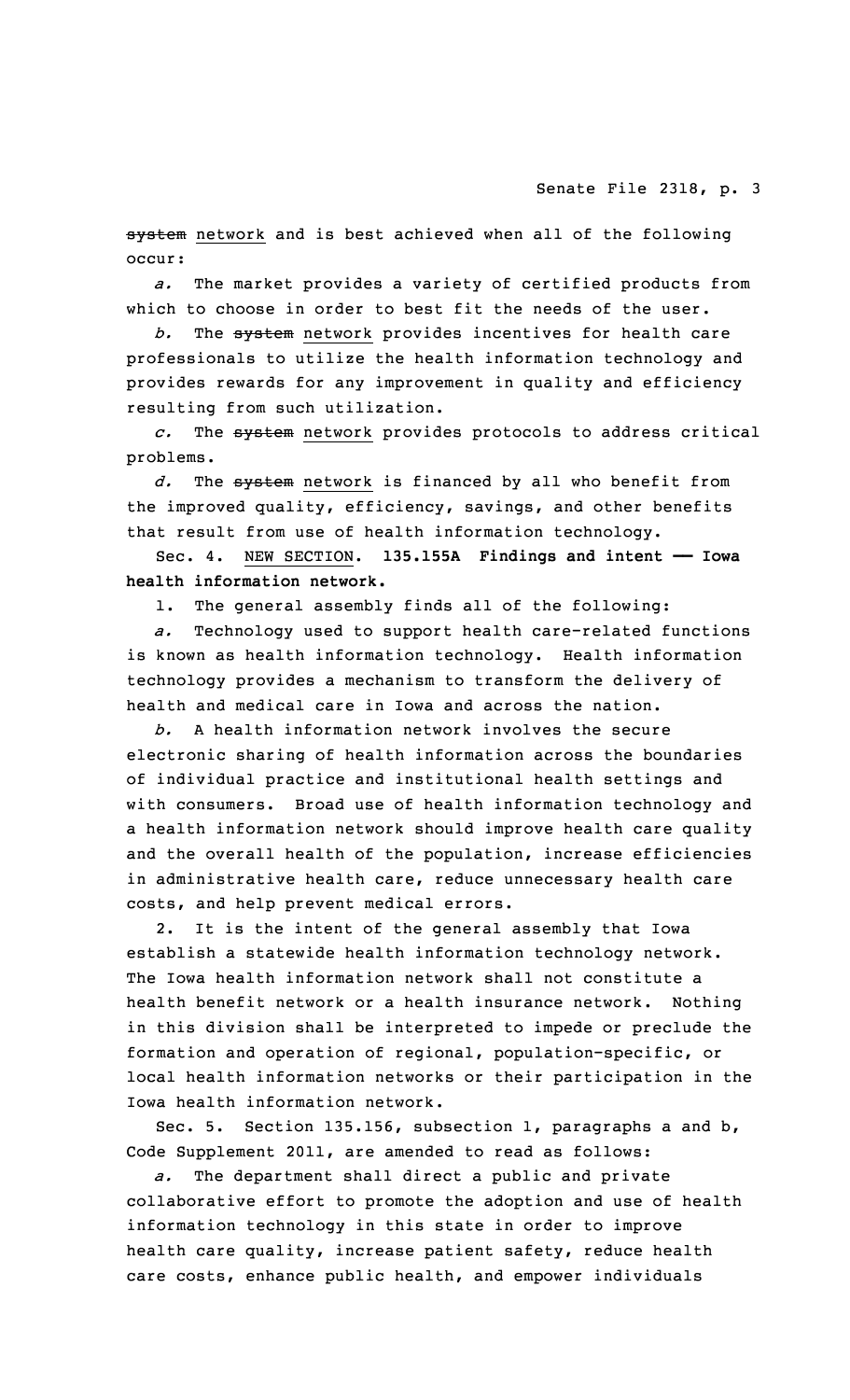and health care professionals with comprehensive, real-time medical information to provide continuity of care and make the best health care decisions. The department shall provide coordination for the development and implementation of an interoperable electronic health records system, telehealth expansion efforts, the health information technology infrastructure, the Iowa health information network, and other health information technology initiatives in this state. The department shall be guided by the principles and goals specified in section 135.155 and the findings and intent specified for an Iowa health information network in section 135.155A.

*b.* All health information technology efforts shall endeavor to represent the interests and meet the needs of consumers and the health care sector, protect the privacy of individuals and the confidentiality of individuals' information, promote physician best practices, and make information easily accessible to the appropriate parties. The system network developed shall be consumer-driven, flexible, and expandable.

Sec. 6. Section 135.156, subsection 2, paragraph a, Code Supplement 2011, is amended to read as follows:

*a.* An electronic health information advisory council is established which shall consist of the representatives of entities involved in the electronic health records system task force established pursuant to section 217.41A, Code 2007, <sup>a</sup> pharmacist, <sup>a</sup> licensed practicing physician, <sup>a</sup> consumer who is <sup>a</sup> member of the state board of health, <sup>a</sup> representative of the state's Medicare quality improvement organization, the executive director of the Iowa communications network, <sup>a</sup> representative of the private telecommunications industry, <sup>a</sup> representative of the Iowa collaborative safety net provider network created in section 135.153, <sup>a</sup> nurse informaticist from the university of Iowa, and any other members the department or executive committee of the advisory council determines necessary and appoints to assist the department or executive committee at various stages of development of the electronic Iowa health information system network. Executive branch agencies shall also be included as necessary to assist in the duties of the department and the executive committee. Public members of the advisory council shall receive reimbursement for actual expenses incurred while serving in their official capacity only if they are not eligible for reimbursement by the organization that they represent. Any legislative members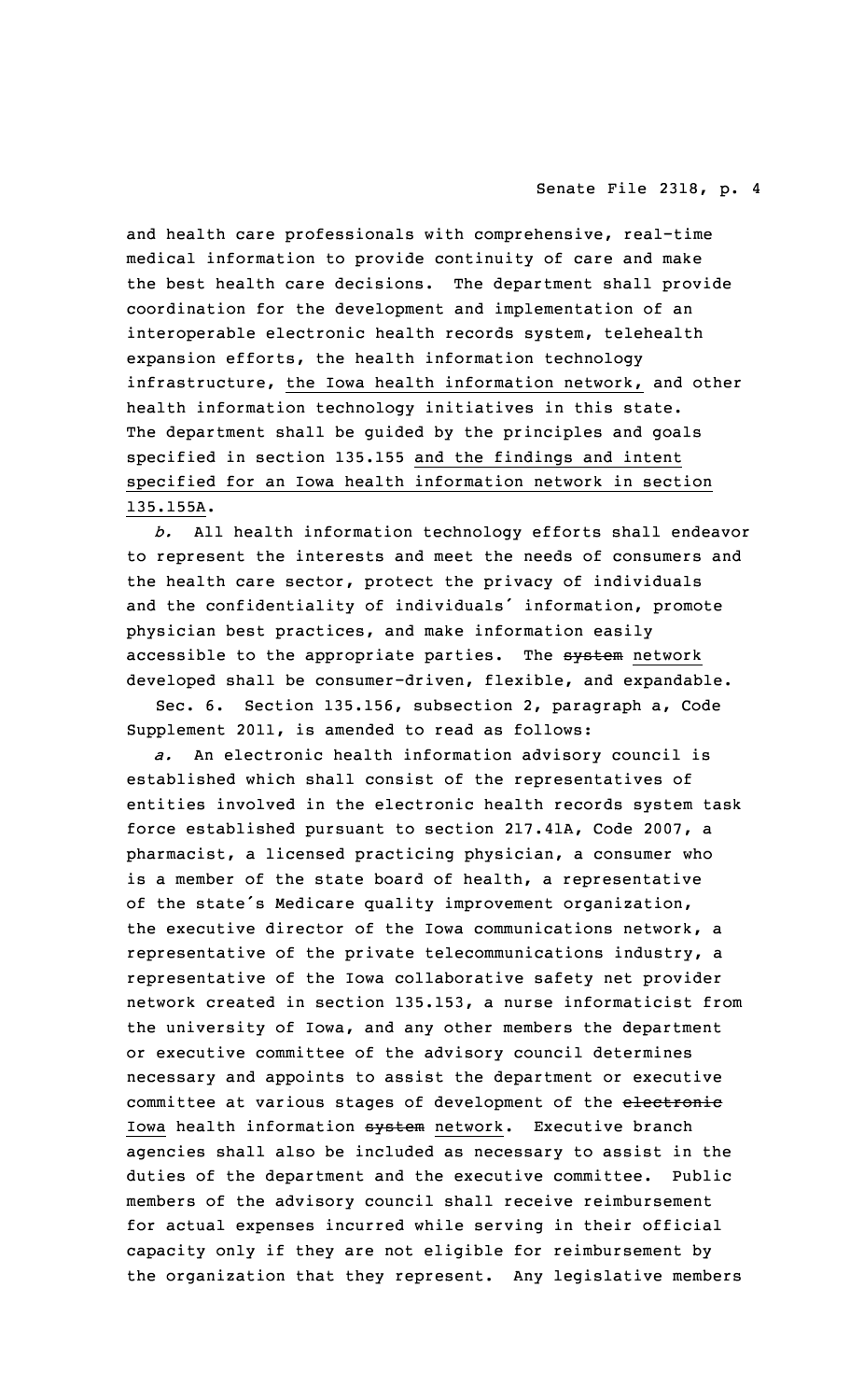## Senate File 2318, p. 5

shall be paid the per diem and expenses specified in section 2.10.

Sec. 7. Section 135.156, subsection 3, paragraph a, subparagraphs (6) and (10), Code Supplement 2011, are amended to read as follows:

(6) Policies relating to governance of the various facets of the Iowa health information technology system network.

(10) Economic incentives and support to facilitate participation in an interoperable system network by health care professionals.

Sec. 8. Section 135.156, subsection 3, paragraph c, unnumbered paragraph 1, Code Supplement 2011, is amended to read as follows:

Coordinate public and private efforts to provide the network backbone infrastructure for the Iowa health information technology system network. In coordinating these efforts, the executive committee shall do all of the following:

Sec. 9. Section 135.156, subsection 3, paragraphs h and i, Code Supplement 2011, are amended to read as follows:

*h.* Seek and apply for any federal or private funding to assist in the implementation and support of the Iowa health information technology system network and make recommendations for funding mechanisms for the ongoing development and maintenance costs of the Iowa health information technology system network.

*i.* Identify state laws and rules that present barriers to the development of the Iowa health information technology system network and recommend any changes to the governor and the general assembly.

Sec. 10. NEW SECTION. **135.156A Iowa health information network —— business and financial sustainability plan and participant fees.**

1. The board, with the support of the department and the advice of the executive committee and advisory council, shall establish and annually review and update <sup>a</sup> business and financial sustainability plan for the Iowa health information network. The plan shall include fees to be paid to the department by participants who choose to access and use the Iowa health information network. The participant fee schedule shall be structured using fair share, value-based principles.

2. The department shall update and submit <sup>a</sup> financial model, including fee schedule, revenue and expense projections, and <sup>a</sup> budget, to the executive committee and the board for approval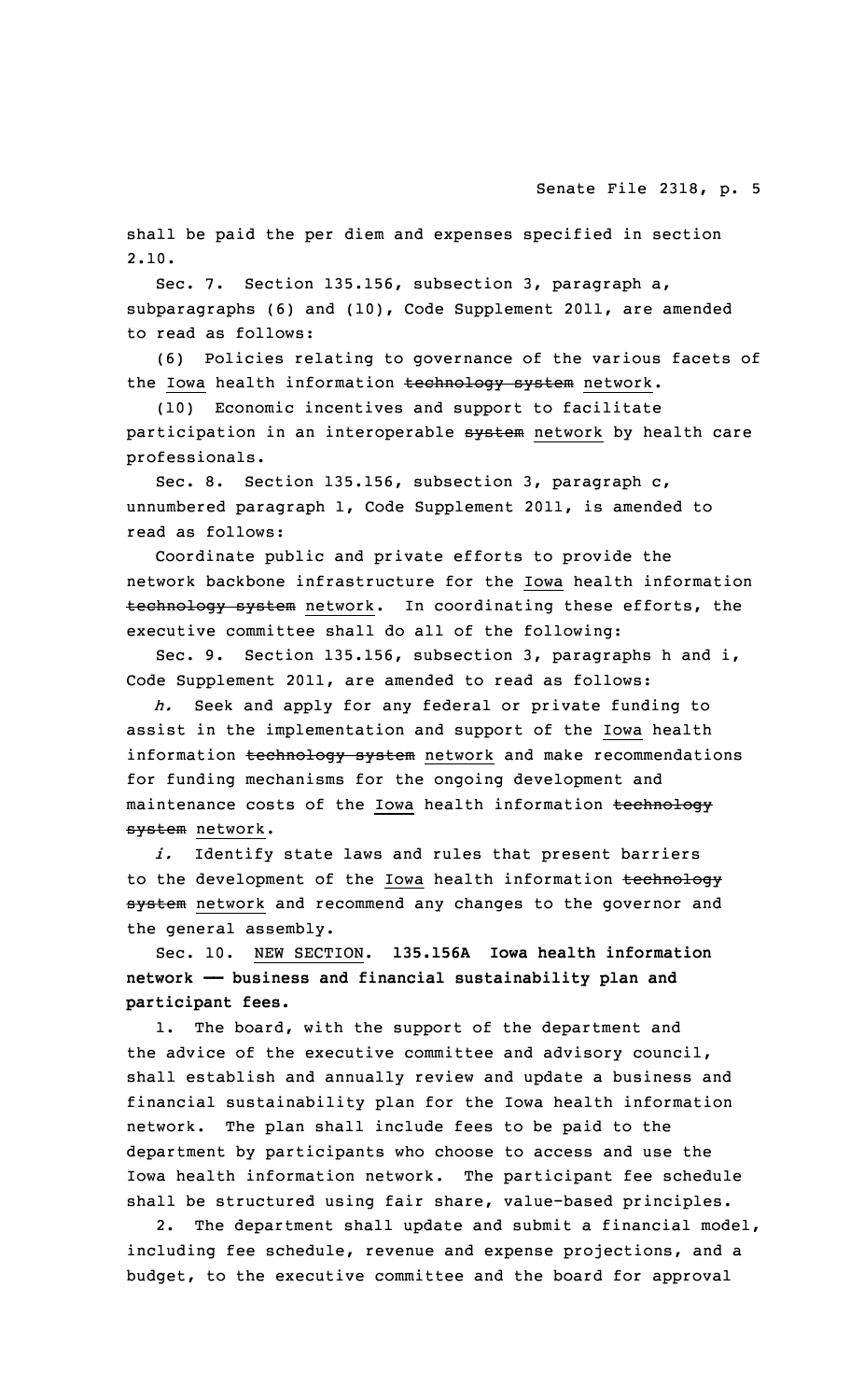on an annual basis.

Sec. 11. NEW SECTION. **135.156B Iowa health information network —— duties of the department.**

The department shall do all of the following:

1. Develop, implement, and enforce the following, as approved by the board:

*a.* Strategic, operational, and business and financial sustainability plans for the Iowa health information network.

*b.* Standards, requirements, policies, and procedures for access to and use, secondary use, and privacy and security of health information exchanged through the Iowa health information network, consistent with applicable federal and state standards and laws.

*c.* Rules, policies, and procedures for monitoring participant usage of the Iowa health information network and enforcing compliance with applicable standards, requirements, policies, rules, and procedures.

*d.* Policies and procedures for administering the infrastructure, technology, and associated professional services required for operation of the Iowa health information network and the provision of services through the Iowa health information network.

*e.* An annual budget and fiscal report for the business and technical operations of the Iowa health information network and an annual report for the Iowa health information network and the services provided through the Iowa health information network.

2. Provide human resources, budgeting, project and activity coordination, and related management functions to the Iowa health information network and the services provided through the Iowa health information network.

3. Enter into participation agreements with participants in the Iowa health information network.

4. Collect participant fees, record receipts and approvals of payments, and file required financial reports.

5. Apply for, acquire by gift or purchase, and hold, dispense, or dispose of funds and real or personal property from any person, governmental entity, or organization in the exercise of its powers or performance of its duties in accordance with this division.

6. Select and contract with vendors of goods and services in compliance with all applicable state and federal procurement laws and regulations.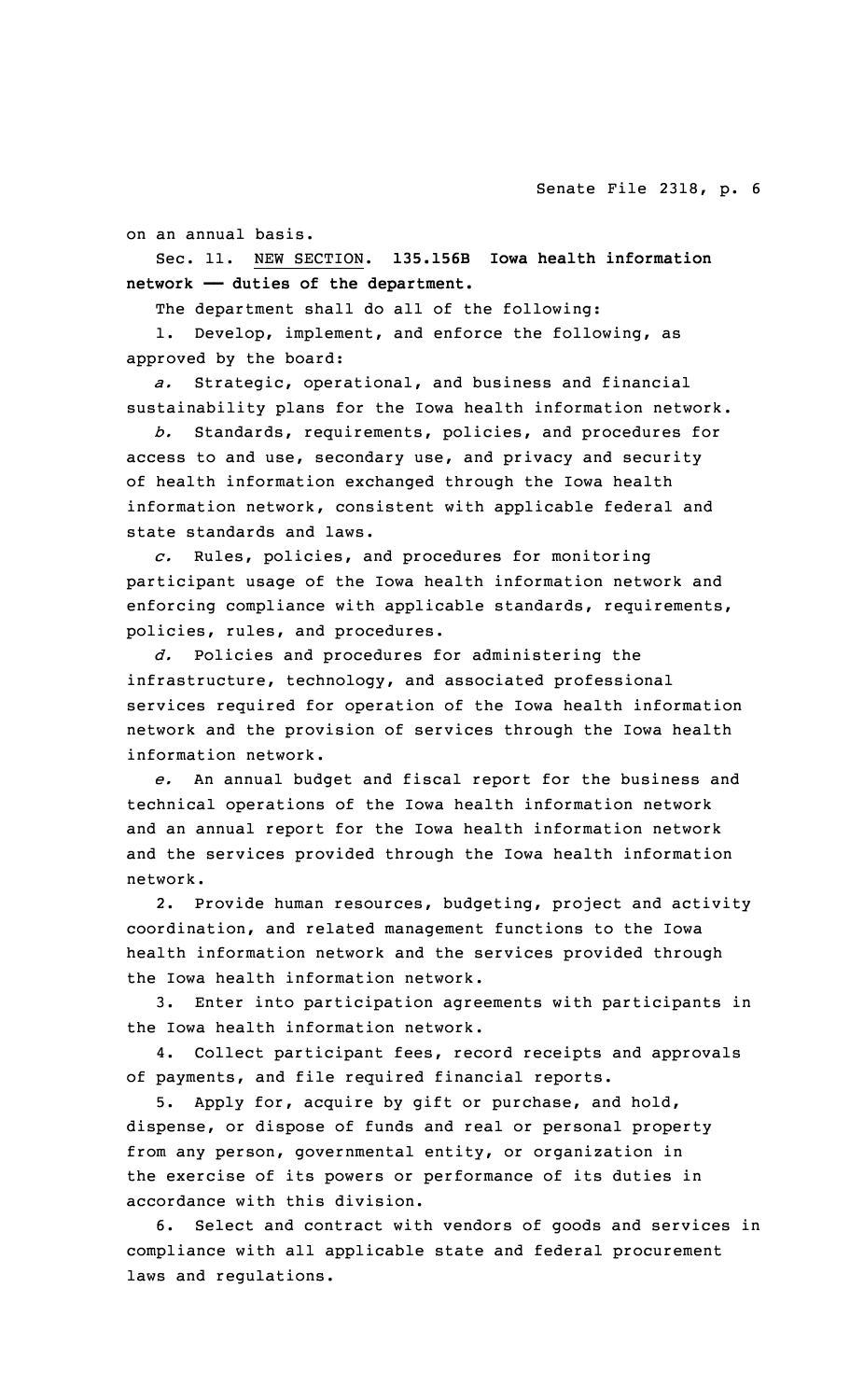7. Work to align interstate and intrastate interoperability standards in accordance with national health information exchange standards.

8. Execute all instruments necessary or incidental to the performance of its duties and the execution of its powers under this division.

Sec. 12. NEW SECTION. **135.156C Iowa health information network fund.**

1. The Iowa health information network fund is created as <sup>a</sup> separate fund within the state treasury under the control of the board. Revenues, donations, gifts, interest, participant fees, and other moneys received or generated relative to the operation and administration of the Iowa health information network shall be deposited in the fund.

2. Moneys in the fund are appropriated to and shall be expended by the department only for activities and operations suitable to the performance of the department's duties, subject to executive committee review and board approval. Disbursements may be made from the fund for purposes related to the administration, management, operations, functions, activities, or sustainability of the Iowa health information network.

3. Notwithstanding section 12C.7, subsection 2, earnings or interest on moneys deposited in the fund shall be credited to the fund. Moneys in the fund at the end of each fiscal year shall not revert to another fund but shall remain in the fund for expenditure in subsequent fiscal years.

4. The moneys in the fund shall be subject to financial and compliance audits by the auditor of state.

Sec. 13. NEW SECTION. **135.156D Technical infrastructure.**

1. The Iowa health information network shall provide <sup>a</sup> mechanism to facilitate and support the secure electronic exchange of health information between participants.

2. The Iowa health information network shall not function as <sup>a</sup> central repository of all health information.

3. The Iowa health information network shall provide <sup>a</sup> mechanism for participants without an electronic health records system to access health information from the Iowa health information network.

Sec. 14. NEW SECTION. **135.156E Legal and policy.**

1. Upon approval from the board, the department shall implement appropriate security standards, policies, and procedures to protect the transmission and receipt of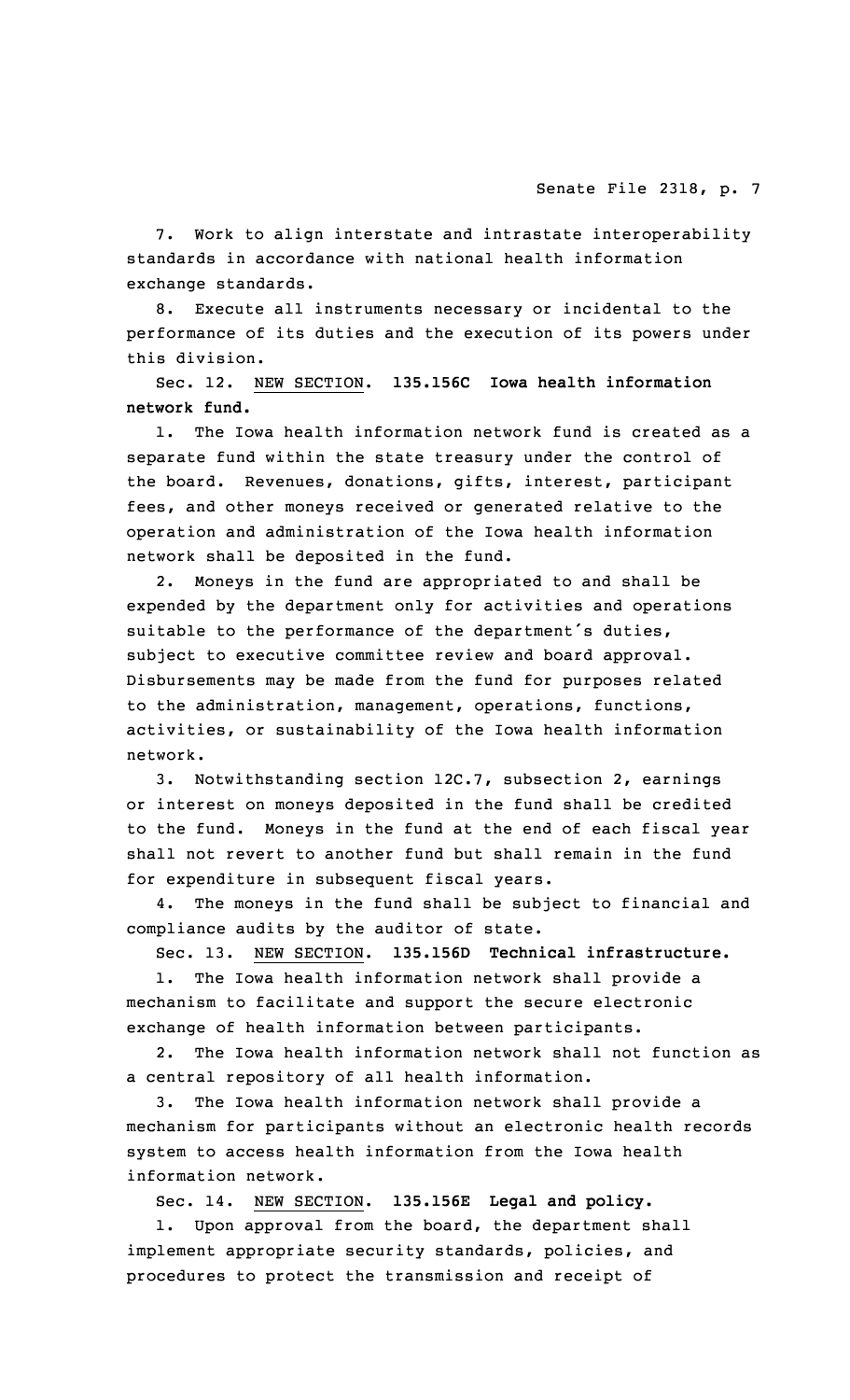protected health information exchanged through the Iowa health information network, which shall, at <sup>a</sup> minimum, comply with the Health Insurance Portability and Accountability Act security rule pursuant to 45 C.F.R. pt. 164, subpt. C, and shall reflect all of the following:

*a.* Include authorization controls, including the responsibility to authorize, maintain, and terminate <sup>a</sup> participant's use of the Iowa health information network.

*b.* Require authentication controls to verify the identify and role of the participant using the Iowa health information network.

*c.* Include role-based access controls to restrict functionality and information available through the Iowa health information network.

*d.* Include <sup>a</sup> secure and traceable electronic audit system to document and monitor the sender and the recipient of health information exchanged through the Iowa health information network.

*e.* Require standard participation agreements which define the minimum privacy and security obligations of all participants using the Iowa health information network and services available through the Iowa health information network.

*f.* Include controls over access to and the collection, organization, and maintenance of records and data for purposes of research or population health that protect the confidentiality of consumers who are the subject of the health information.

2. <sup>A</sup> patient shall have the opportunity to decline exchange of the patient's health information through the Iowa health information network. <sup>A</sup> patient shall not be denied care or treatment for declining to exchange the patient's health information, in whole or in part, through the Iowa health information network. The board shall provide by rule the means and process by which patients may decline participation. The means and process utilized under the rules shall minimize the burden on patients and health care professionals.

3. Unless otherwise authorized by law or rule, <sup>a</sup> patient's decision to decline participation means that none of the patient's health information shall be accessible through the record locator service function of the Iowa health information network. <sup>A</sup> patient's decision to decline having health information shared through the record locator service function shall not limit <sup>a</sup> health care professional with whom the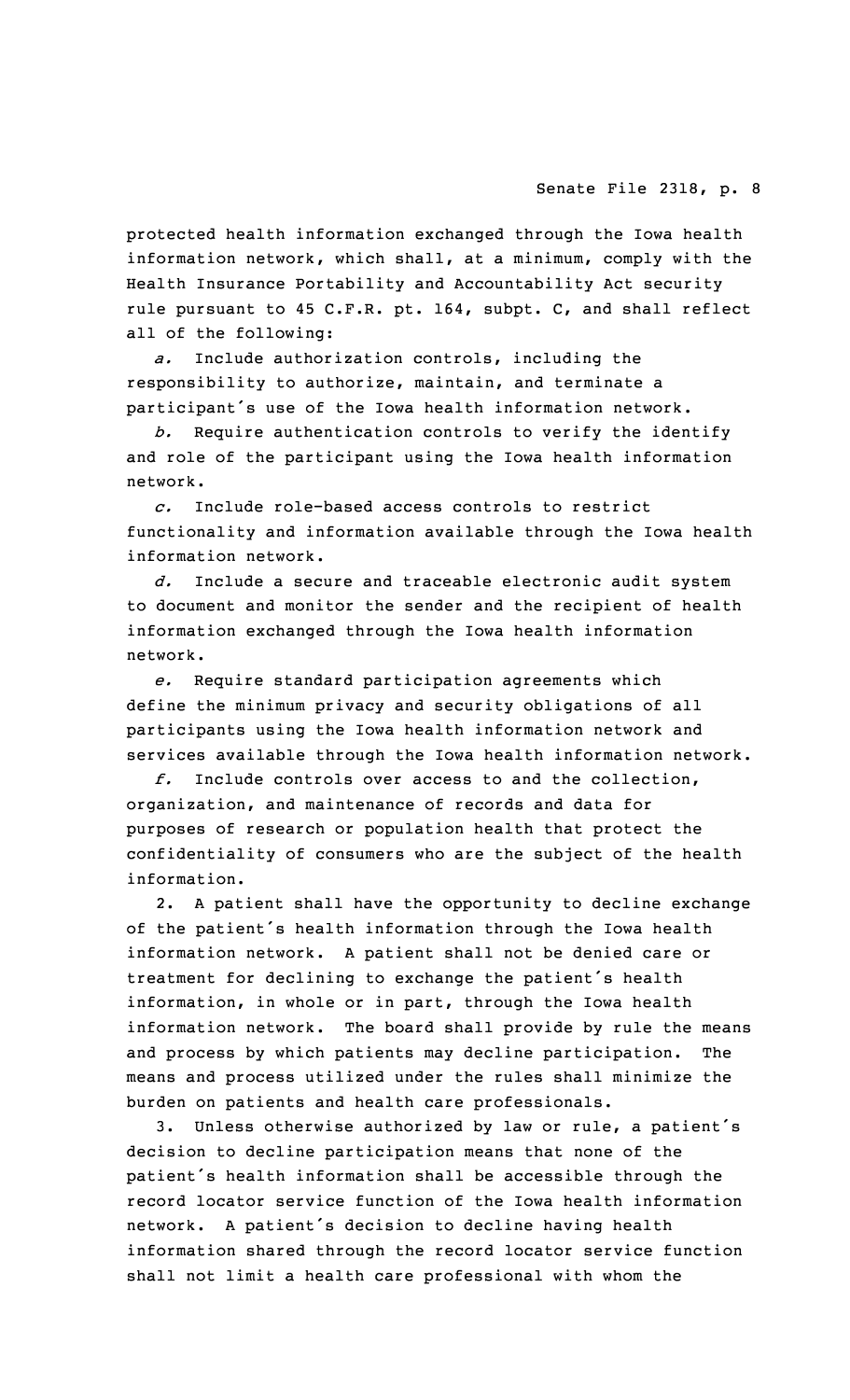patient has or is considering <sup>a</sup> treatment relationship from sharing health information concerning the patient through the secure messaging function of the Iowa health information network.

4. <sup>A</sup> patient who declines participation in the Iowa health information network may later decide to have health information shared through the Iowa health information network. <sup>A</sup> patient who is participating in the Iowa health information network may later decline participation in the network.

5. <sup>A</sup> participant shall not release or use protected health information exchanged through the Iowa health information network for purposes unrelated to prevention, treatment, payment, or health care operations unless otherwise authorized or required by state or federal law. Participants shall limit the use and disclosure of protected health information for payment or health care operations to the minimum amount required to accomplish the intended purpose of the use or request, in compliance with the Health Insurance Portability and Accountability Act and other applicable state or federal law. Use or distribution of the information for <sup>a</sup> marketing purpose, as defined by the Health Insurance Portability and Accountability Act, is strictly prohibited.

6. The department and all persons using the Iowa health information network are individually responsible for following breach notification policies as provided by the Health Insurance Portability and Accountability Act.

7. <sup>A</sup> participant shall not be compelled by subpoena, court order, or other process of law to access health information through the Iowa health information network in order to gather records or information not created by the participant.

8. All participants exchanging health information and data through the Iowa health information network shall grant to other participants of the network <sup>a</sup> nonexclusive license to retrieve and use that information in accordance with applicable state and federal laws, and the policies, standards, and rules established by the board.

9. The board shall establish by rule the procedures for <sup>a</sup> patient who is the subject of health information to do all of the following:

*a.* Receive notice of <sup>a</sup> violation of the confidentiality provisions required under this division.

*b.* Upon request to the department, view an audit report created under this division for the purpose of monitoring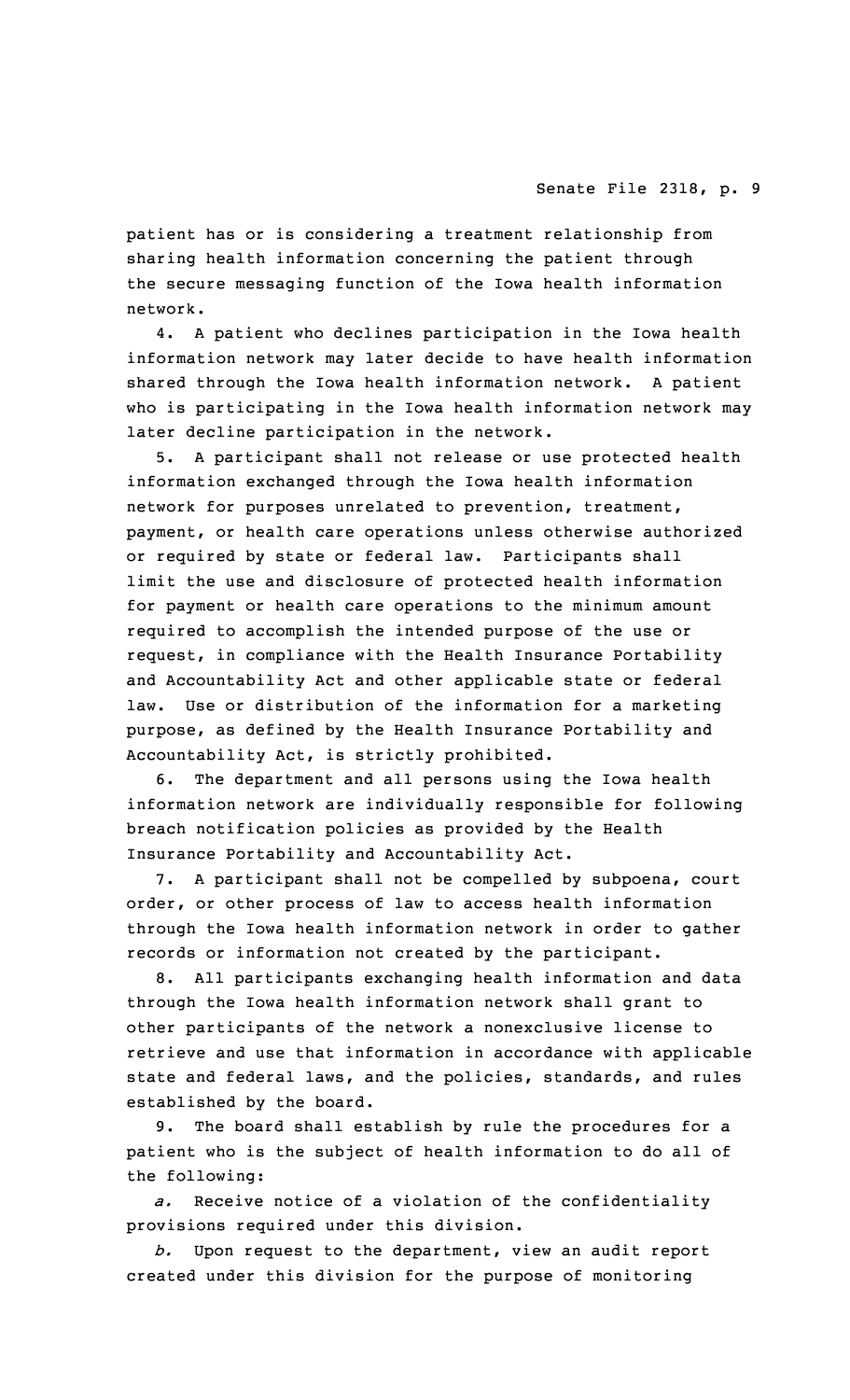access to the patient's health care information.

10. <sup>A</sup> health care professional who relies reasonably and in good faith upon any health information provided through the Iowa health information network in treatment of <sup>a</sup> patient who is the subject of the health information shall be immune from criminal or civil liability arising from any damages caused by such reasonable, good-faith reliance. Such immunity shall not apply to acts or omissions constituting negligence, recklessness, or intentional misconduct.

11. <sup>A</sup> participant that has disclosed health information through the Iowa health information network in compliance with applicable law and the standards, requirements, policies, procedures, and agreements of the network shall not be subject to criminal or civil liability for the use or disclosure of the health information by another participant.

12. Notwithstanding chapter 22, the following records shall be kept confidential, unless otherwise ordered by <sup>a</sup> court or consented to by the patient or by <sup>a</sup> person duly authorized to release such information:

*a.* The protected health information contained in, stored in, submitted to, transferred or exchanged by, or released from the Iowa health information network.

*b.* Any protected health information in the possession of the department due to its administration of the Iowa health information network.

13. Unless otherwise provided in this division, when using the Iowa health information network or <sup>a</sup> private health information network maintained in this state that complies with the privacy and security requirements of this chapter for the purposes of patient treatment, <sup>a</sup> health care professional or <sup>a</sup> hospital is exempt from any other state law that is more restrictive than the Health Insurance Portability and Accountability Act that would otherwise prevent or hinder the exchange of patient information by the patient's health care professional or hospital.

Sec. 15. NEW SECTION. **135.156F Governance review.**

1. The governance structure as provided in this division consisting of the department acting on behalf of the board subject to executive committee review and board approval shall continue during the term of the state health information exchange cooperative agreement between the department and the office of the national coordinator for health information technology to address the development of standards, policies,